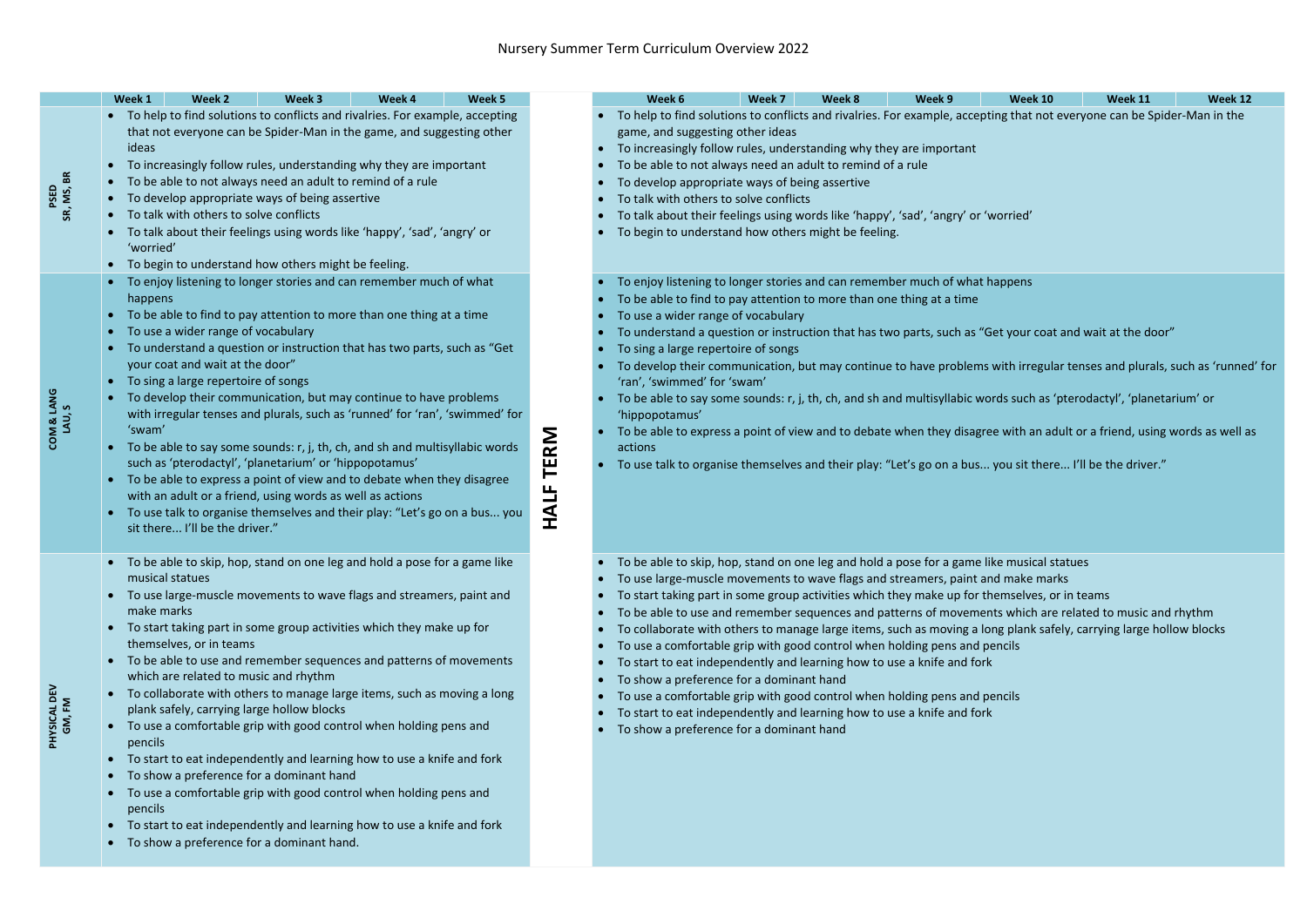|                          | LITERACY<br>C, WR, W | • To understand the five key concepts about print:<br>print has meaning<br>print can have different purposes<br>we read English text from left to right and from top to bottom<br>the names of the different parts of a book<br>page sequencing<br>To develop their phonological awareness, so that they can:<br>spot and suggest rhymes<br>count or clap syllables in a word<br>recognise words with the same initial sound, such as money<br>and mother<br>To use some of their print and letter knowledge in their early writing. For<br>example: writing a pretend shopping list that starts at the top of the<br>page; write 'm' for mummy<br>To write some or all of their name<br>• To write some letters accurately.                                                                                                                                                                                                                                                                                                                                                                                                                                                                                                                                                                                                                                                                                                                                                                                                                                                      | To understand the five key concepts about print:<br>print has meaning<br>print can have different purposes<br>we read English text from left to right<br>the names of the different parts of a b<br>page sequencing<br>To develop their phonological awareness, so that<br>spot and suggest rhymes<br>count or clap syllables in a word<br>recognise words with the same initial<br>To use some of their print and letter knowledge in<br>starts at the top of the page; write 'm' for mumm<br>To write some or all of their name<br>To write some letters accurately.                                                                                                                                                                                                                                                                                                                                                  |
|--------------------------|----------------------|-----------------------------------------------------------------------------------------------------------------------------------------------------------------------------------------------------------------------------------------------------------------------------------------------------------------------------------------------------------------------------------------------------------------------------------------------------------------------------------------------------------------------------------------------------------------------------------------------------------------------------------------------------------------------------------------------------------------------------------------------------------------------------------------------------------------------------------------------------------------------------------------------------------------------------------------------------------------------------------------------------------------------------------------------------------------------------------------------------------------------------------------------------------------------------------------------------------------------------------------------------------------------------------------------------------------------------------------------------------------------------------------------------------------------------------------------------------------------------------------------------------------------------------------------------------------------------------|-------------------------------------------------------------------------------------------------------------------------------------------------------------------------------------------------------------------------------------------------------------------------------------------------------------------------------------------------------------------------------------------------------------------------------------------------------------------------------------------------------------------------------------------------------------------------------------------------------------------------------------------------------------------------------------------------------------------------------------------------------------------------------------------------------------------------------------------------------------------------------------------------------------------------|
| $\frac{C}{1}$<br>MATHEMA | N, NP                | To be able to recognise of up to 3 objects, without having to count them<br>individually ('subitising')<br>To know that the last number reached when counting a small set of<br>$\bullet$<br>objects tells you how many there are in total ('cardinal principle')<br>To experiment with their own symbols and marks as well as numerals<br>To solve real world mathematical problems with numbers up to 5<br>To compare quantities using language: 'more than', 'fewer than'<br>To talk about and explore 2D and 3D shapes (for example, circles,<br>rectangles, triangles and cuboids) using informal and mathematical<br>language: 'sides', 'corners'; 'straight', 'flat', 'round'<br>To describe a familiar route<br>To discuss routes and locations, using words like 'in front of' and 'behind'<br>To make comparisons between objects relating to size, length, weight and<br>$\bullet$<br>capacity<br>To select shapes appropriately: flat surfaces for building, a triangular<br>$\bullet$<br>prism for a roof etc<br>To combine shapes to make new ones - an arch, a bigger triangle etc<br>$\bullet$<br>To talk about and identifies the patterns around them. For example:<br>$\bullet$<br>stripes on clothes, designs on rugs and wallpaper<br>Use informal language like 'pointy', 'spotty', 'blobs' etc<br>$\bullet$<br>To extend and create ABAB patterns - stick, leaf, stick, leaf<br>$\bullet$<br>To notice and correct an error in a repeating pattern<br>To begin to describe a sequence of events, real or fictional, using words<br>such as 'first', 'then' | To be able to recognise of up to 3 objects, withou<br>To know that the last number reached when cour<br>principle')<br>To experiment with their own symbols and marks<br>To solve real world mathematical problems with<br>To compare quantities using language: 'more that<br>To talk about and explore 2D and 3D shapes (for<br>mathematical language: 'sides', 'corners'; 'straigh<br>To describe a familiar route<br>To discuss routes and locations, using words like '<br>To make comparisons between objects relating to<br>To select shapes appropriately: flat surfaces for b<br>To combine shapes to make new ones - an arch,<br>To talk about and identifies the patterns around t<br>informal language like 'pointy', 'spotty', 'blobs' et<br>To extend and create ABAB patterns - stick, leaf,<br>To notice and correct an error in a repeating patt<br>To begin to describe a sequence of events, real or |

- ing different purposes
	- h text from left to right and from top to bottom
	- he different parts of a book
	-
- gical awareness, so that they can:
	- st rhymes
	- yllables in a word
	- ds with the same initial sound, such as money and mother
- ge; write 'm' for mummy
- eir name
- arately.
- up to 3 objects, without having to count them individually ('subitising')
- 
- own symbols and marks as well as numerals
- matical problems with numbers up to 5
- ing language: 'more than', 'fewer than'
- sides', 'corners'; 'straight', 'flat', 'round'
- To describe a familiar route
- Itions, using words like 'in front of' and 'behind'
- ween objects relating to size, length, weight and capacity
- iately: flat surfaces for building, a triangular prism for a roof etc
- ke new ones an arch, a bigger triangle etc
- inty', 'spotty', 'blobs' etc
- RB patterns stick, leaf, stick, leaf
- rror in a repeating pattern
- uence of events, real or fictional, using words such as 'first', 'then...'

and letter knowledge in their early writing. For example: writing a pretend shopping list that

The reached when counting a small set of objects tells you how many there are in total ('cardinal

2D and 3D shapes (for example, circles, rectangles, triangles and cuboids) using informal and

es the patterns around them. For example: stripes on clothes, designs on rugs and wallpaper. Use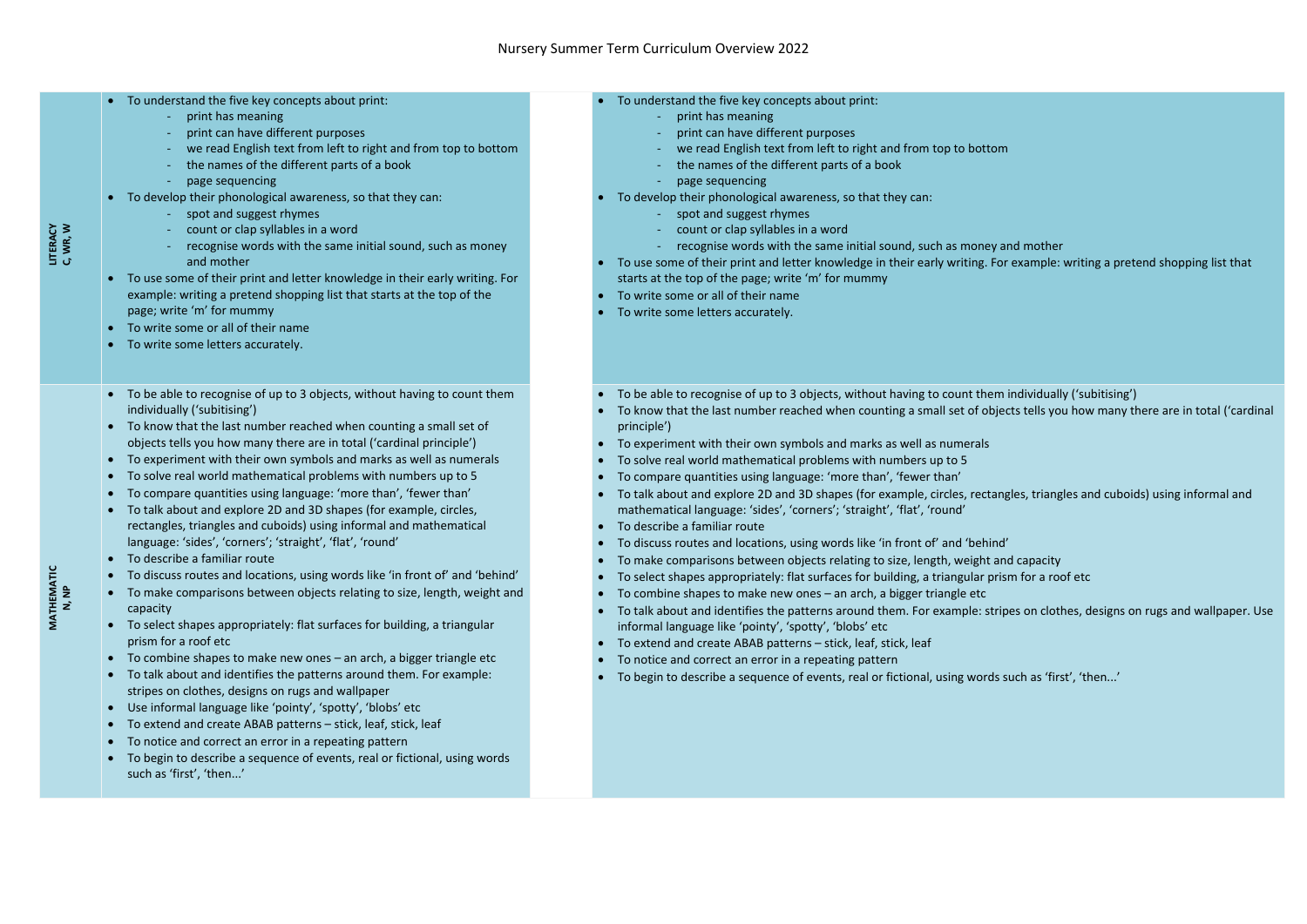| <b>WORLD</b><br>PP, PCC, TNW<br><b>UNDERSTANDING</b> | To explore collections of materials with similar and/or different<br>$\bullet$<br>properties<br>To begin to make sense of their own life-story and family's history<br>$\bullet$<br>To begin to understand the need to respect and care for the natural<br>$\bullet$<br>environment and all living things<br>To explore and talk about different forces they can feel<br>$\bullet$<br>To talk about the differences between materials and changes they notice<br>$\bullet$<br>To continue to develop positive attitudes about the differences between<br>$\bullet$<br>people                                                                                                                                                                                                                                                                                                                                                                                                                                                                                                                                                                                                          | To<br>$\bullet$<br>To<br>$\bullet$<br>To<br>$\bullet$<br>To<br>$\bullet$<br>To<br>To                                            |
|------------------------------------------------------|---------------------------------------------------------------------------------------------------------------------------------------------------------------------------------------------------------------------------------------------------------------------------------------------------------------------------------------------------------------------------------------------------------------------------------------------------------------------------------------------------------------------------------------------------------------------------------------------------------------------------------------------------------------------------------------------------------------------------------------------------------------------------------------------------------------------------------------------------------------------------------------------------------------------------------------------------------------------------------------------------------------------------------------------------------------------------------------------------------------------------------------------------------------------------------------|---------------------------------------------------------------------------------------------------------------------------------|
| EXP ARTS<br>CM, BI                                   | To begin to develop complex stories using small world equipment like<br>$\bullet$<br>animal sets, dolls and dolls houses etc<br>To explore different materials freely, in order to develop their ideas about<br>$\bullet$<br>how to use them and what to make<br>To develop their own ideas and then decide which materials to use to<br>$\bullet$<br>express them<br>To create closed shapes with continuous lines, and begin to use these<br>shapes to represent objects<br>To draw with increasing complexity and detail, such as representing a<br>face with a circle and including details<br>To use drawing to represent ideas like movement or loud noises<br>$\bullet$<br>To show different emotions in their drawings and paintings, like<br>$\bullet$<br>happiness, sadness, fear etc<br>To respond to what they have heard, expressing their thoughts and<br>$\bullet$<br>feelings<br>To sing the pitch of a tone sung by another person ('pitch match')<br>$\bullet$<br>To sing the melodic shape (moving melody, such as up and down, down<br>$\bullet$<br>and up) of familiar songs<br>To create their own songs, or improvise a song around one they know<br>$\bullet$ | To<br>$\bullet$<br>To<br>To<br>To<br>To<br>To<br>To<br>To<br>$\bullet$<br>To<br>$\bullet$<br>To<br>$\bullet$<br>To<br>$\bullet$ |

- explore collections of materials with similar and/or different properties
- begin to make sense of their own life-story and family's history
- begin to understand the need to respect and care for the natural environment and all living things
- explore and talk about different forces they can feel
- talk about the differences between materials and changes they notice
- continue to develop positive attitudes about the differences between people.
- begin to develop complex stories using small world equipment like animal sets, dolls and dolls houses etc
- explore different materials freely, in order to develop their ideas about how to use them and what to make
- develop their own ideas and then decide which materials to use to express them
- create closed shapes with continuous lines, and begin to use these shapes to represent objects
- draw with increasing complexity and detail, such as representing a face with a circle and including details
- use drawing to represent ideas like movement or loud noises
- show different emotions in their drawings and paintings, like happiness, sadness, fear etc
- respond to what they have heard, expressing their thoughts and feelings
- sing the pitch of a tone sung by another person ('pitch match')
- sing the melodic shape (moving melody, such as up and down, down and up) of familiar songs
- create their own songs, or improvise a song around one they know.